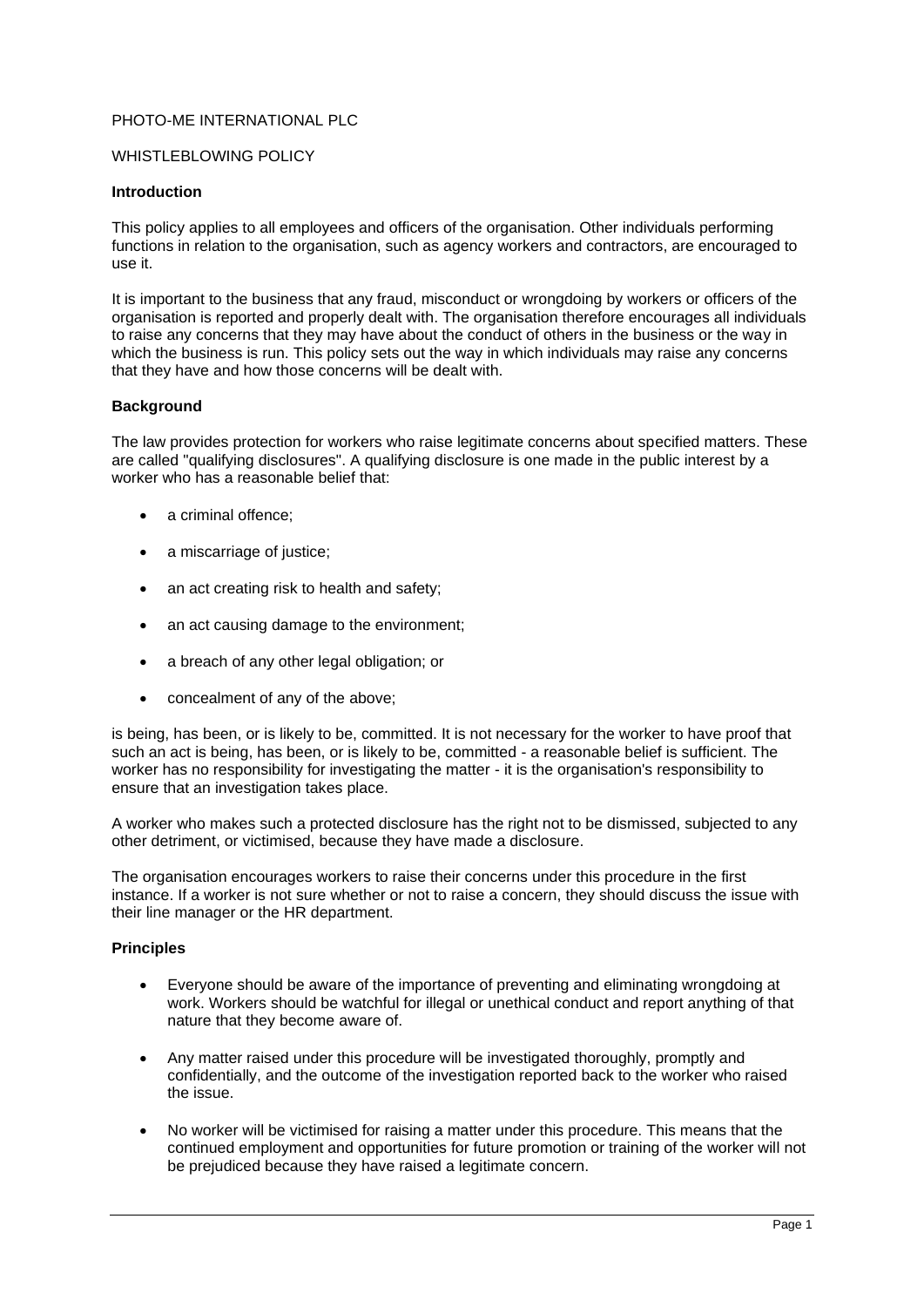- Victimisation of a worker for raising a qualified disclosure will be a disciplinary offence.
- If misconduct is discovered as a result of any investigation under this procedure the organisation's disciplinary procedure will be used, in addition to any appropriate external measures.
- Maliciously making a false allegation is a disciplinary offence.
- An instruction to cover up wrongdoing is itself a disciplinary offence. If told not to raise or pursue any concern, even by a person in authority such as a manager, workers should not agree to remain silent. They should report the matter to a director.

This procedure is for disclosures about matters other than a breach of an employee's own contract of employment. If an employee is concerned that their own contract has been, or is likely to be, broken, they should use the organisation's grievance procedure.

# **Procedure**

(1) In the first instance, and unless the worker reasonably believes their line manager to be involved in the wrongdoing, or if for any other reason the worker does not wish to approach their line manager, any concerns should be raised with the worker's line manager. If they believe the line manager to be involved, or for any reason does not wish to approach the line manager, then the worker should proceed straight to stage 3.

(2) The line manager will arrange an investigation into the matter (either by investigating the matter personally or immediately passing the issue to someone in a more senior position). The investigation may involve the worker and other individuals involved giving a written statement. Any investigation will be carried out in accordance with the principles set out above. The worker's statement will be taken into account, and they will be asked to comment on any additional evidence obtained. The line manager (or the person who carried out the investigation) will then report to the board, which will take any necessary action, including reporting the matter to any appropriate government department or regulatory agency. If disciplinary action is required, the line manager (or the person who carried out the investigation) will report the matter to the human resources department and start the disciplinary procedure. On conclusion of any investigation, the worker will be told the outcome of the investigation and what the board has done, or proposes to do, about it. If no action is to be taken, the reason for this will be explained.

(3) If the worker is concerned that their line manager is involved in the wrongdoing, has failed to make a proper investigation or has failed to report the outcome of the investigations to the board, they should inform a director of the organisation, who will arrange for another manager to review the investigation carried out, make any necessary enquiries and make their own report to the board as in stage 2 above. If for any other reason the worker does not wish to approach their line manager they should also in the first instance contact the Head of HR. Any approach to the director will be treated with the strictest confidence and the worker's identity will not be disclosed without their prior consent.

(4) If on conclusion of stages 1, 2 and 3 the worker reasonably believes that the appropriate action has not been taken, they should report the matter to the proper authority. The legislation sets out a number of bodies to which qualifying disclosures may be made. These include:

- HM Revenue & Customs:
- the Financial Conduct Authority;
- the Competition and Markets Authority;
- the Health and Safety Executive;
- the Environment Agency: